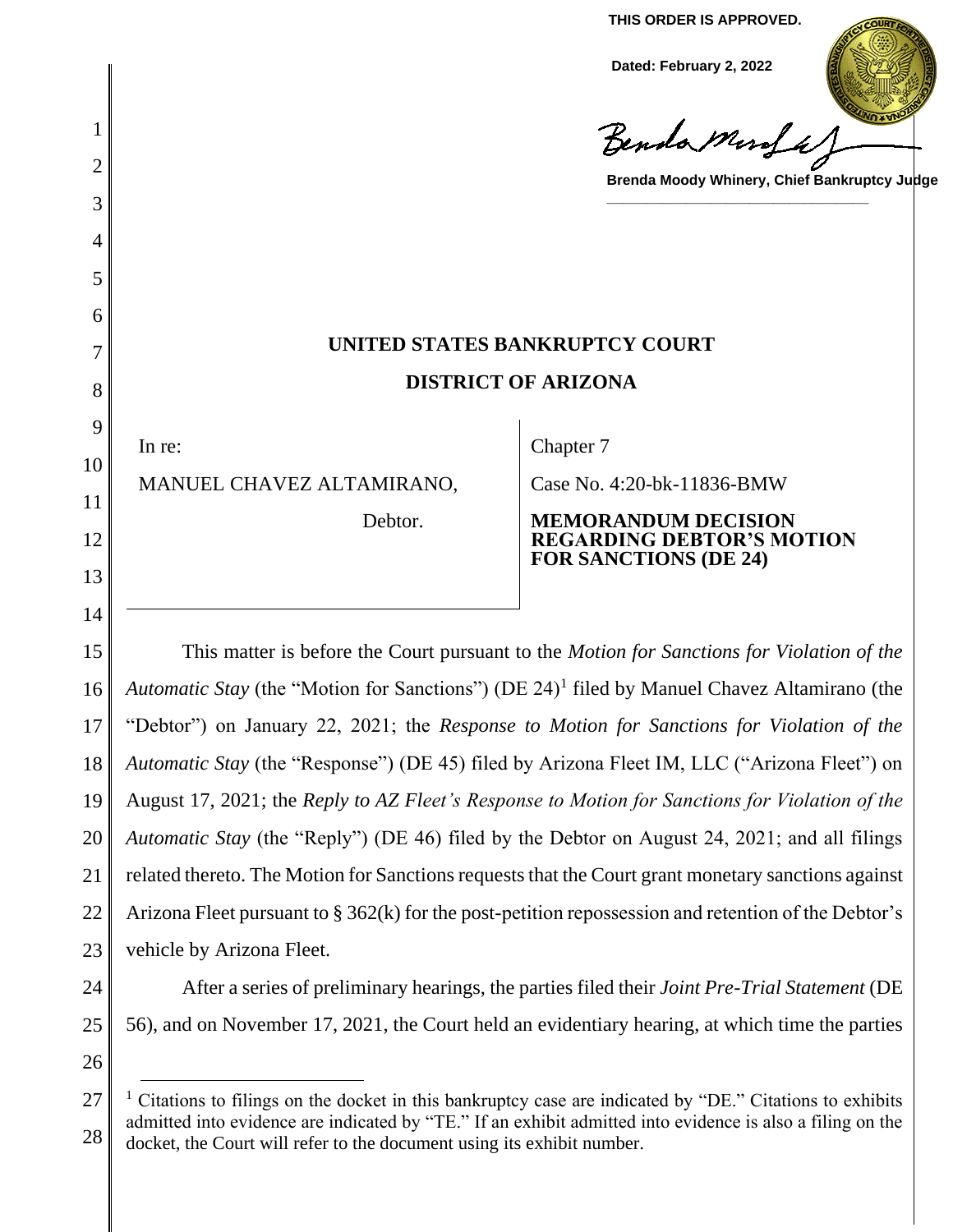1 2 3 4 5 presented evidence, and testimony was provided by the Debtor; the Debtor's attorney, Wayne Mortensen ("Mr. Mortensen") of Mortensen Law Offices, PLLC ("Mortensen Law"); Susan Krause ("Ms. Krause") and Michelle Flynn ("Ms. Flynn"), paralegals at Mortensen Law; and Ronald Vern Bishop ("Mr. Ronald V. Bishop") and Ronald Lee Bishop ("Mr. Ronald L. Bishop," and collectively with Mr. Ronald V. Bishop, the "Bishops"), as representatives of Arizona Fleet.<sup>2</sup>

6 7 8 On December 3, 2021, Mr. Mortensen filed affidavits of attorneys' fees, and on January 21, 2022, the parties submitted post-trial briefs. (DE 65, 66, 83, 84). The Court then took this matter under advisement.

9 10 Based on the pleadings, arguments of counsel, testimony offered, exhibits admitted into evidence, and entire record before the Court, the Court now issues its decision.

11 **I. Jurisdiction**

12 13 14 This is a core proceeding over which this Court has jurisdiction and authority to enter a final judgment pursuant to 28 U.S.C. §§ 1334 and 157. No party disputes that this Court has jurisdiction and authority to enter a final judgment.

15 16 17 The following constitute the Court's findings of fact and conclusions of law pursuant to Rule 52 of the Federal Rules of Civil Procedure, as made applicable to this proceeding by Federal Rules of Bankruptcy Procedure 9014(c) and 7052.

#### 18 **II. Background, Findings of Fact, and Procedural Posture**

19 20 21 22 23 Arizona Fleet is engaged in the automobile finance industry. The Bishops confirmed during their testimony that they have been involved in bankruptcy cases as representatives of Arizona Fleet. (*See* 11/17/2021 Trial Tr. 87:1-5; TE D at ¶ 4; *see also* TE 7; TE 8; 11/17/2021 Trial Tr. 7:22-8:20, 9:2-18). Mr. Ronald L. Bishop further confirmed that he has a general understanding of the automatic stay. (11/17/2021 Trial Tr. 87:1-5).

- 24 25 On July 14, 2020, the Debtor entered into a retail installment contract with Arizona Fleet for the purchase of a 2011 Kia Sorento (the "Vehicle"). (TE D at ¶ 2).
- 26

On October 27, 2020, the Debtor, through counsel, filed a voluntary petition for relief

<sup>28</sup> <sup>2</sup> The Bishops testified that they are owners of Arizona Fleet.  $(11/17/2021$  Trial Tr. 85:19-21; TE D at  $\P$  1).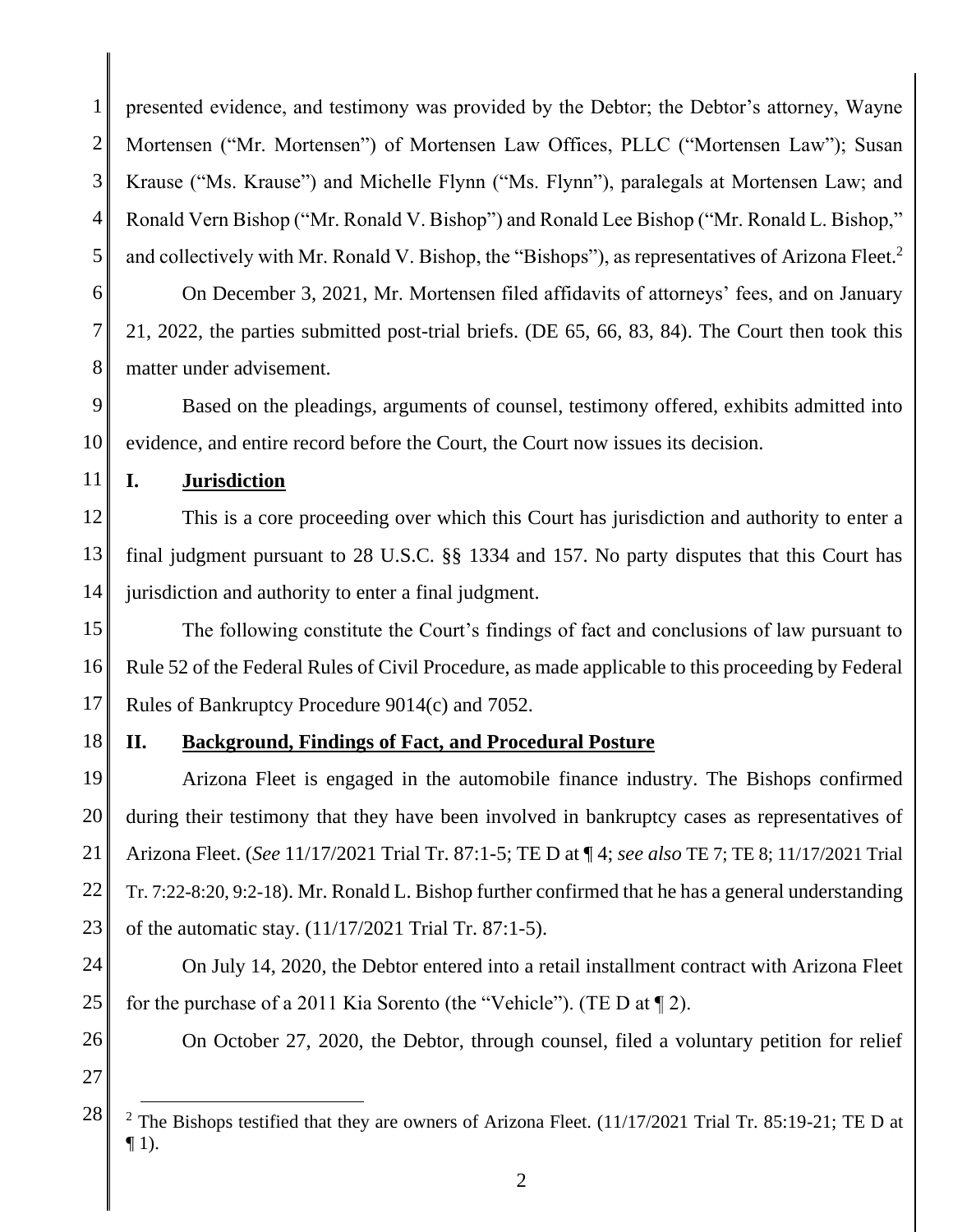1 2 under Chapter 7 of the Bankruptcy Code. (DE 1). Attached to the bankruptcy petition is the Debtor's original master mailing list, which does not include Arizona Fleet. (*See* DE 1 at 8-10).

3 4 5 6 7 8 On October 28, 2020, the Bankruptcy Court Clerk's Office (the "Clerk's Office") issued Official Form 309A, the *Notice of Chapter 7 Bankruptcy Case – No Proof of Claim Deadline*  (the "Notice of Bankruptcy Case") (DE 5), which was sent to various creditors and parties in interest by the Bankruptcy Noticing Center (the "BNC"). Because Arizona Fleet was not listed on the Debtor's original master mailing list, the Notice of Bankruptcy Case was not sent to Arizona Fleet by the BNC. (DE 6; DE 56 at § I.2 & II).

9 10 11 12 13 14 15 On November 10, 2020, the Debtor filed his schedules and statements. (DE 11; DE 12; DE 13). On Schedules A/B and C, the Debtor listed the Vehicle, which he valued at \$4,000, and claimed an exemption in the Vehicle. (DE 11 at 3, 9; *see also* DE 56 at § I.1 & II). Further, on Schedule D, the Debtor listed Arizona Fleet as a party to be notified about the bankruptcy case with respect to debt secured by the Vehicle. (DE 11 at 13). On his Statement of Intention, the Debtor indicated his intent to retain the Vehicle and continue to make the monthly installment payments under the purchase contract. (DE 12 at 1).

16 17 In accordance with Schedule D, Arizona Fleet was added to the master mailing list on November 10, 2020.

18 19 20 21 22 23 24 25 26 On December 14, 2020, the Clerk's Office issued a *Notice Fixing Last Date to File Claims*  (the "Notice Setting Claims Bar Date") (DE 21), and on December 16, 2020, the BNC sent the Notice Setting Claims Bar Date by first class mail to "AZ FLEET, 3810 S. DODGE BLVD., TUCSON, AZ 85713-5476[.]" (TE 1 at 1). No party has disputed that this is the correct mailing address for Arizona Fleet.<sup>3</sup> The Bishops, however, testified that they did not personally receive the Notice Setting Claims Bar Date. (11/17/2021 Trial Tr. 89:6-9; TE D at ¶ 4). Mr. Ronald V. Bishop explained that although there is a designated employee who handles receipt of Arizona Fleet's mail, other employees of Arizona Fleet sometimes take receipt of, open, and, on occasion, throw away mail delivered to Arizona Fleet. (11/17/2021 Trial Tr. 81:12-23).

<sup>28</sup> <sup>3</sup> The *Certificate of Notice* (TE 1) reflects that although an incorrect zip code was initially remitted to the BNC, Arizona Fleet's mailing address was thereafter "corrected by inserting the ZIP, adding the last four digits to complete the zip +4, or replacing an incorrect ZIP."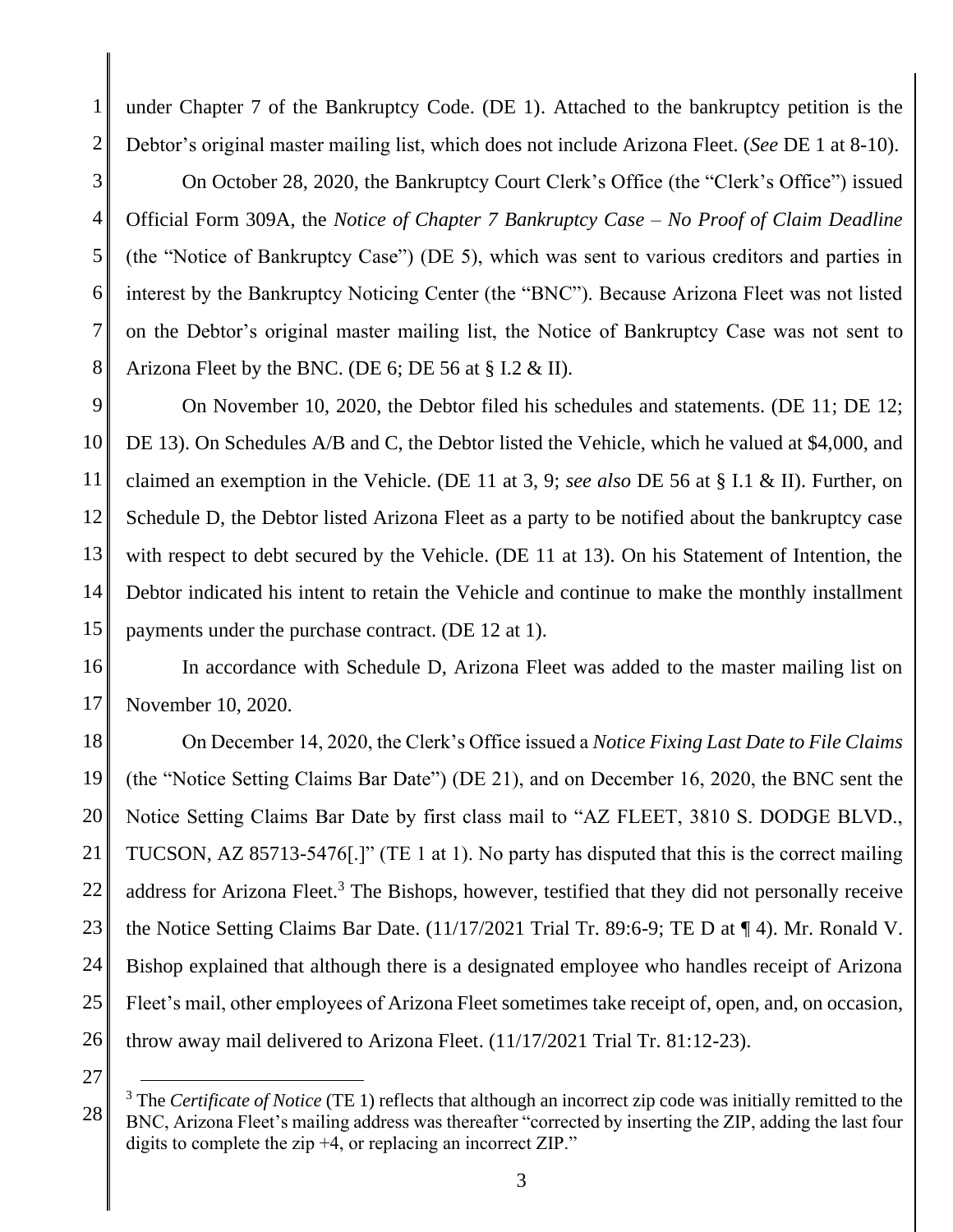1 2 3 On or about December 18, 2020, the Debtor also sent a text message to Connie Martinez ("Ms. Martinez"), who was the Debtor's contact at, and an employee of, Arizona Fleet, informing her of his bankruptcy case. (TE 2; 11/17/2021 Trial Tr. 22:14-23:8; *see also* TE 6).

4 5 6 7 8 9 10 11 12 13 On January 6, 2021, Arizona Fleet engaged Southern Arizona Repossession Services ("Southern Arizona") to repossess the Vehicle.<sup>4</sup> (TE D at  $\P$  3; DE 56 at §§ I.4 & II;). While Southern Arizona was repossessing the Vehicle, over the objections of the Debtor and his wife, the Debtor called Mortensen Law to inform them of the issue. (11/17/2021 Trial Tr. 23:15-25:6; TE 3 at 1). Ms. Flynn then promptly contacted Arizona Fleet and informed Ms. Martinez that the Debtor was a client of Mortensen Law and a debtor in an active bankruptcy case. (TE 3 at 1). Ms. Flynn told Ms. Martinez that Arizona Fleet was in violation of the automatic stay and needed to remedy the stay violation by immediately returning the Vehicle to the Debtor. (TE 3 at 1). Ms. Martinez indicated to Ms. Flynn that Arizona Fleet had not received notice of the bankruptcy filing. (TE 3 at 1).

14 15 16 Ms. Flynn informed Mr. Mortensen of the situation and was directed by Mr. Mortensen to contact Arizona Fleet again to obtain the contact information for Arizona Fleet's attorney. (TE 3 at 2).

17 18 19 20 21 22 Ms. Flynn called Ms. Martinez a second time and was transferred to one of the Bishops.<sup>5</sup> (TE 3 at 2). Ms. Flynn informed the Mr. Bishop to whom she spoke that the Debtor was a Mortensen Law client in an active bankruptcy case, and that Arizona Fleet was in violation of the stay. (TE 3 at 2). Mr. Bishop stated that he had not received notice of the bankruptcy filing, refused to provide attorney contact information for Arizona Fleet, and refused to return the Vehicle. (TE 3 at 2).

23 24 25 26 Later that day, Mr. Mortensen called Arizona Fleet and spoke with Mr. Ronald V. Bishop. (TE 4; TE D at ¶ 8; 11/17/2021 Trial Tr. 75:6-11). During that conversation, Mr. Mortensen informed Mr. Ronald V. Bishop of the bankruptcy filing and of the need to return the Vehicle to the Debtor. (TE 4). Mr. Ronald V. Bishop testified that he was skeptical that Mr. Mortensen was

<sup>28</sup> <sup>4</sup> There is no dispute that the Debtor was in default under the terms of the installment contract for failure to make payments at the time the Vehicle was repossessed. (TE D at ¶ 3; 11/17/2021 Trial Tr. 33:10-12). <sup>5</sup> The parties are unclear which Mr. Bishop. (*See* 11/17/2021 Trial Tr. 19:12-17, 20:1-5).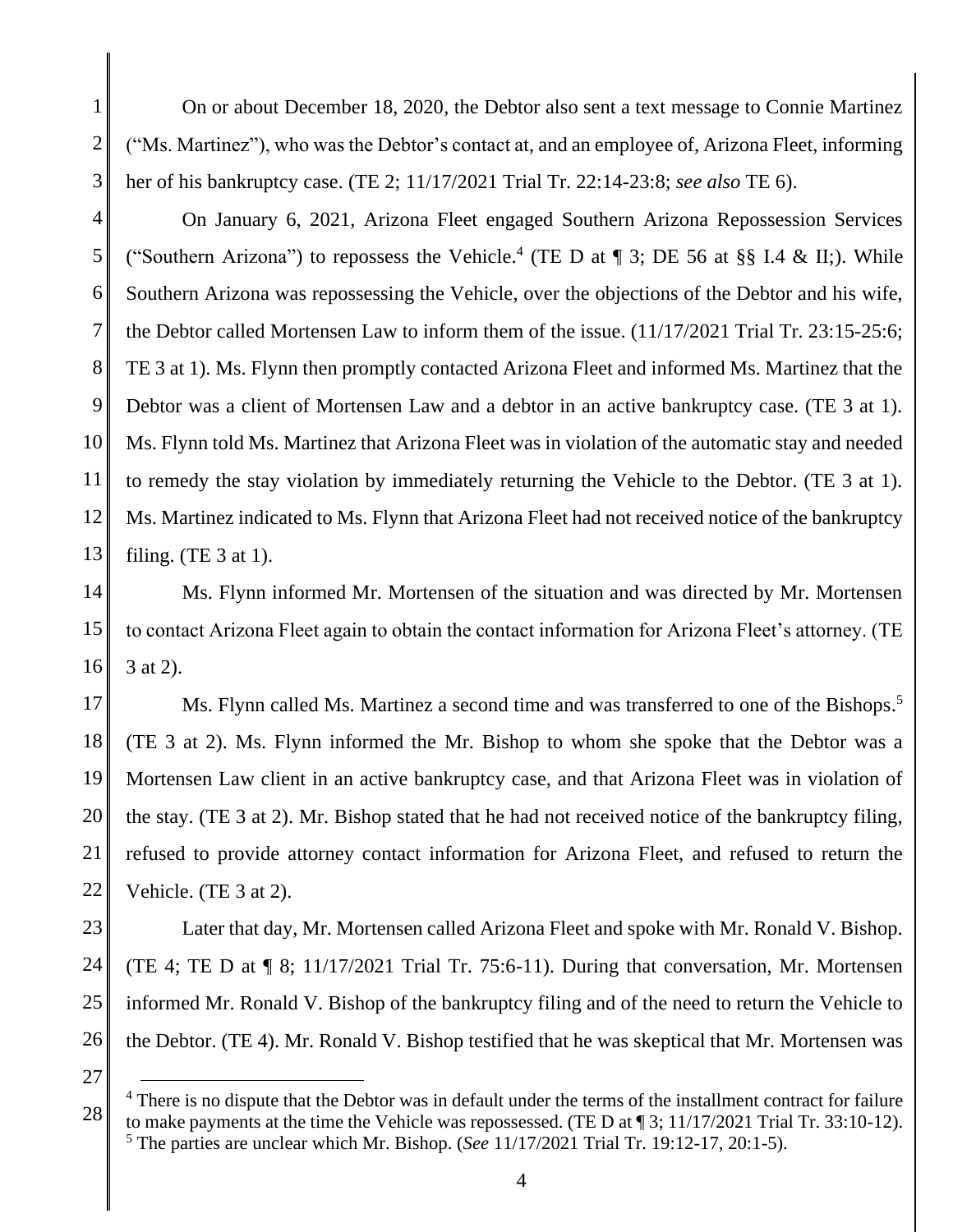1 2 3 4 5 an attorney, citing past experiences with people falsely purporting to be attorneys, and what Mr. Ronald V. Bishop believed to be unprofessional conduct by Mr. Mortensen. (TE D at  $\P$  8, 10). Mr. Ronald V. Bishop testified that during this phone conversation, he told Mr. Mortensen that Arizona Fleet would return the Vehicle if Mr. Mortensen sent him anything with his law firm's letterhead. (11/17/2021 Trial Tr. 76:8-10).

6 7 8 9 10 11 12 On January 7, 2021, the day after the repossession and the three phone calls from Mortensen Law to Arizona Fleet, Mr. Mortensen sent an email to Mr. Ronald L. Bishop and Ms. Martinez, in which Mr. Mortensen again reiterated that he was representing the Debtor in a bankruptcy proceeding. (TE 5). Mr. Mortensen asked that Arizona Fleet's attorney contact him, or that Arizona Fleet's attorney's contact information be provided to him. (TE 5). Mortensen Law's signature block is affixed to the end of the email. (TE 5). Mr. Mortensen received no response to this email and the Vehicle was not otherwise returned to the Debtor. (TE 4).

13 14 15 16 17 18 19 Approximately one week after the Vehicle was repossessed, the Debtor testified that he received a notice of sale from Arizona Fleet pertaining to the Vehicle, which testimony was not controverted. (11/17/2021 Trial Tr. 56:1-9, 56:22-4). Given this notice, the Debtor was led to believe that the Vehicle was going to be sold and that he would not be able to recover it. (*See*  11/17/2021 Trial Tr. 56:22-57:4). Around this time, the Debtor authorized Mr. Mortensen to pursue a motion for sanctions against Arizona Fleet on his behalf. (11/17/2021 Trial Tr. 29:6-13, 36:15-37:18, 40:24-41:6, 62:6-25).

20 21 22 23 24 25 26 27 28 On January 13, 2021, Mr. Mortensen sent a letter to Arizona Fleet, to the attention of a Ronald Bishop, via priority mail and email, on Mortensen Law stationary, which letter summarized the communications between Mortensen Law and Arizona Fleet, and which letter again reiterated the Debtor's position that Arizona Fleet had violated and was continuing to violate the stay by repossessing and maintaining possession of the Vehicle. (TE 6). The letter demanded that the Vehicle be returned within three days and warned that a motion for sanctions would be filed if Arizona Fleet failed to comply with this demand. (TE 6). The letter includes contact information for Mortensen Law and the Clerk's Office. (TE 6). Arizona Fleet did not deny receipt of this letter, nor did it respond to the letter, and the Vehicle was not returned to the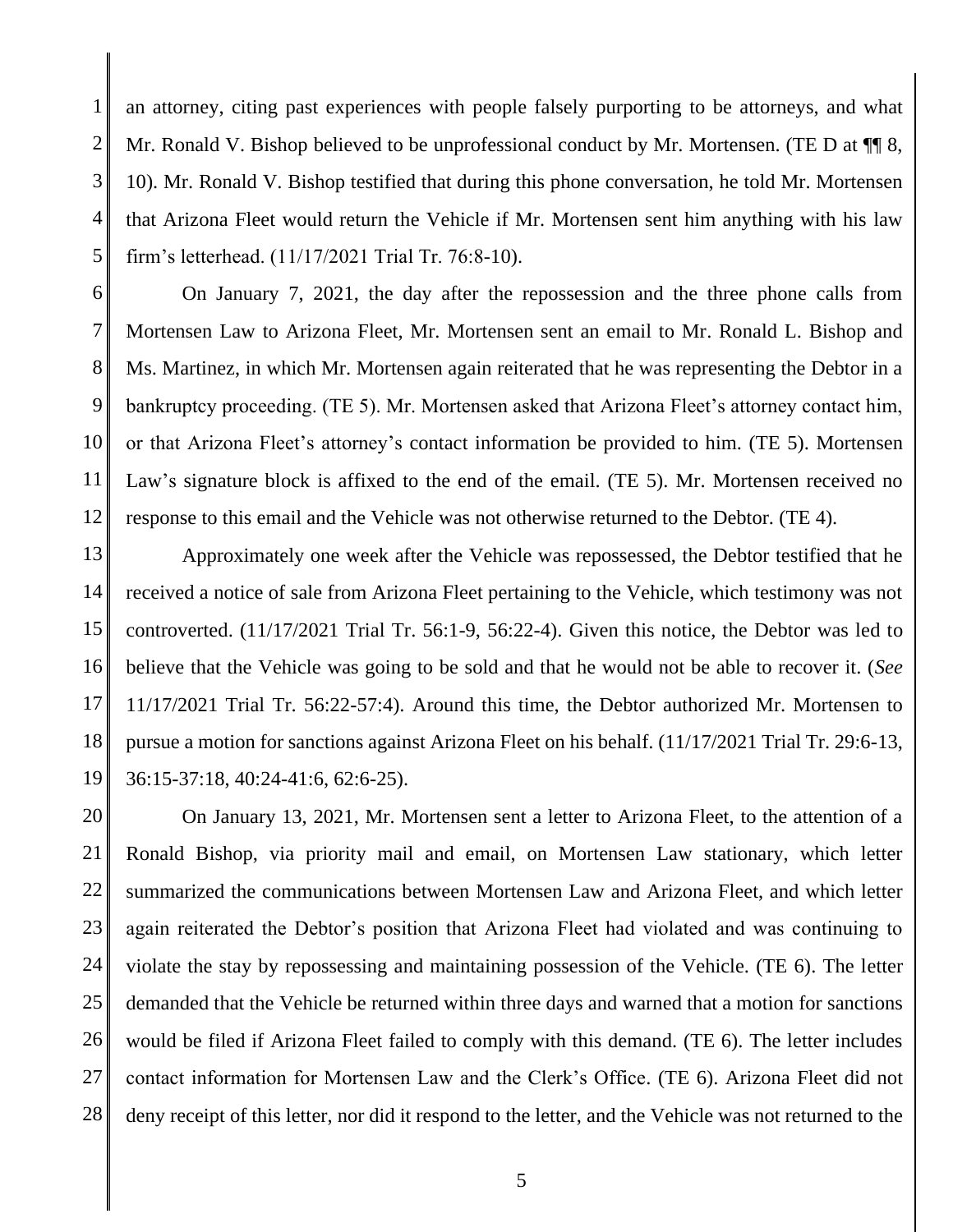5

Debtor. (*See* 11/17/2021 Trial Tr. 81:12-23, 93:2-6).

2 3 4 6 As a result of the repossession, the Debtor and his wife were left without a reliable mode of transportation.<sup>6</sup> (11/17/2021 Trial Tr. 26:23-27:15). The Debtor testified that from time to time, he had access to a work vehicle, but such vehicle was not available for personal use. (11/17/2021 Trial Tr. 27:4-5). After the Vehicle was repossessed, the Debtor and his wife were reliant upon family and shuttle services for transportation. (11/17/2021 Trial Tr. 27:7-11).

7 8 9 10 On January 15, 2021, given the Debtor's need for transportation for himself and his wife, the Debtor purchased a replacement vehicle. (11/17/2021 Trial Tr. 27:12-19, 28:3-9, 32:19-25). In order to purchase the replacement vehicle, the Debtor was required to make a \$1,500 down payment. (11/17/2021 Trial Tr. 28:10-12, 31:6-18; TE 9).

11 12 13 14 15 16 17 On January 22, 2021, Mr. Mortensen filed the Motion for Sanctions on behalf of the Debtor, in which motion the Debtor accuses Arizona Fleet of knowingly, intentionally, and willfully violating the automatic stay imposed by §§ 362(a)(1), (a)(3), and (a)(6)<sup>7</sup> by repossessing and continuing to hold the Vehicle. The Motion for Sanctions asks the Court to order turnover of the Vehicle and impose sanctions against all appropriate parties pursuant to  $\S 362(k)$ . The Motion for Sanctions was mailed and faxed to Arizona Fleet, but no response was timely filed. (DE 24 at 6; *see also* 11/17/2021 Trial Tr. 92:22-93:6).

18 19 20 21 22 23 24 On March 2, 2021, the Court held an initial hearing on the Motion for Sanctions. At the initial hearing, Mr. Ronald L. Bishop appeared on behalf of Arizona Fleet, without counsel, orally argued against the Motion for Sanctions, and represented to the Court that Arizona Fleet remained in possession of the Vehicle and would turn over the Vehicle to the Debtor if ordered to do so. (3/2/2021 Hearing Tr. 2:11-12, 6:15-20; 11/17/2021 Trial Tr. 83:4-6). Mr. Mortensen reported that he was unsure whether the Debtor was still seeking turnover of the Vehicle given that it was unknown to Mr. Mortensen whether the Debtor had obtained a replacement vehicle in

<sup>25</sup>  $6$  It is undisputed that the Vehicle was damaged prior to the repossession.  $(11/17/2021$  Trial Tr. 26:6-22;

<sup>26</sup> TE D at ¶ 5). The Bishops testified that the Vehicle was not in a safe, drivable condition when it was repossessed. (TE D at ¶ 5; 11/17/2021 Trial Tr. 88:21-22). The Debtor, however, testified that the Vehicle

<sup>27</sup> 28 remained his mode of transportation until the repossession. (*See* 11/17/2021 Trial Tr. 26:23-27:15, 32:12-15).

 $<sup>7</sup>$  Unless otherwise indicated, statutory references are to the Bankruptcy Code, Title 11 of the United</sup> States Code.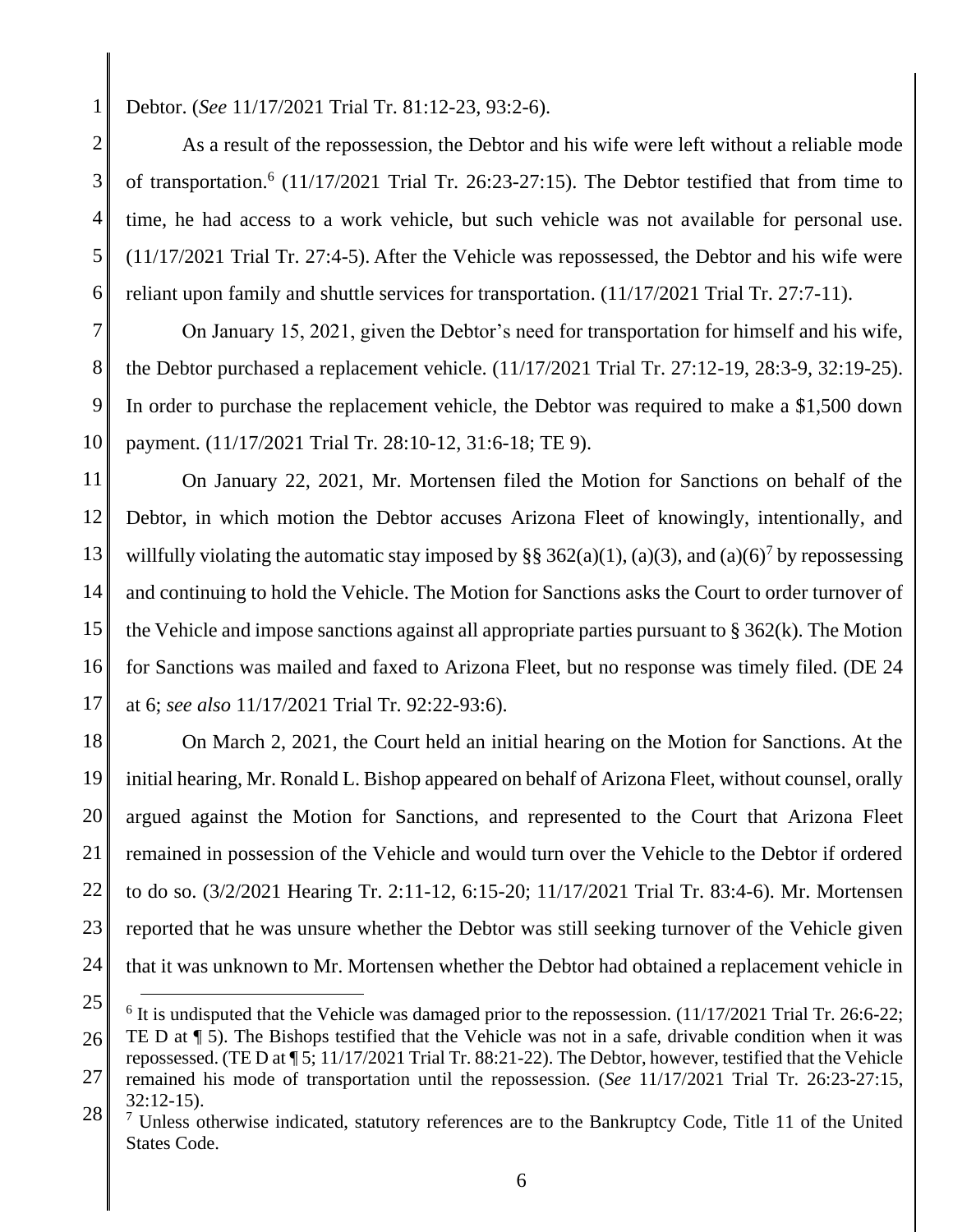the two months that had elapsed since the repossession. (3/2/2021 Hearing Tr. 6:23-7:10).

2 3 4 5 This Court informed Mr. Ronald L. Bishop that a corporate entity is required to be represented by counsel, such that counsel would need to appear at the next hearing. On March 23, 2021, Mark Chadwick of Munger Chadwick PLC filed a notice of appearance on behalf of Arizona Fleet. (DE 31).

After settlement negotiations failed, the Court set a briefing schedule, pursuant to which the Response and Reply were filed. (*See* DE 45; DE 46).

8 9 10 In the Response, Arizona Fleet argues that: (1) it did not willfully violate the stay because it lacked sufficient notice of the bankruptcy case; and (2) the Debtor suffered no actual damages within the meaning of  $\S$  362(k)(1). (DE 45).

11 12 In the Reply, the Debtor maintains his position that Arizona Fleet willfully violated the stay, and he reiterates his request that the Court award him sanctions. (DE 46).

13 14 15 16 At the conclusion of the trial, Mr. Mortensen asked the Court to award the Debtor \$1,500 in actual damages, representing the amount of the down payment for the Debtor's replacement vehicle, as well as all attorneys' fees incurred with respect to this matter, and any other relief the Court deems reasonable. (11/17/2021 Trial Tr. 99:21-100:5; DE 84 at 7).

17 **III. Issues**

18 19 20 21 There is no dispute that the Vehicle was repossessed in violation of the stay. (*See* DE 45; DE 56 at § IV). The issues before the Court are: (1) whether Arizona Fleet's stay violation was willful within the meaning of § 362(k); and (2) if so, what, if any, damages the Court must and/or should award.

#### 22 **IV. Legal Analysis and Conclusions of Law**

23 24 Relevant to the matter before the Court, § 362(a) operates as a stay, applicable to all entities, of  $-$ 

> (1) the commencement or continuation, including the issuance or employment of process, of a judicial, administrative, or other action or proceeding against the debtor that was or could have been

commenced before the commencement of the case . . . , or to

25

1

6

- 26
- 27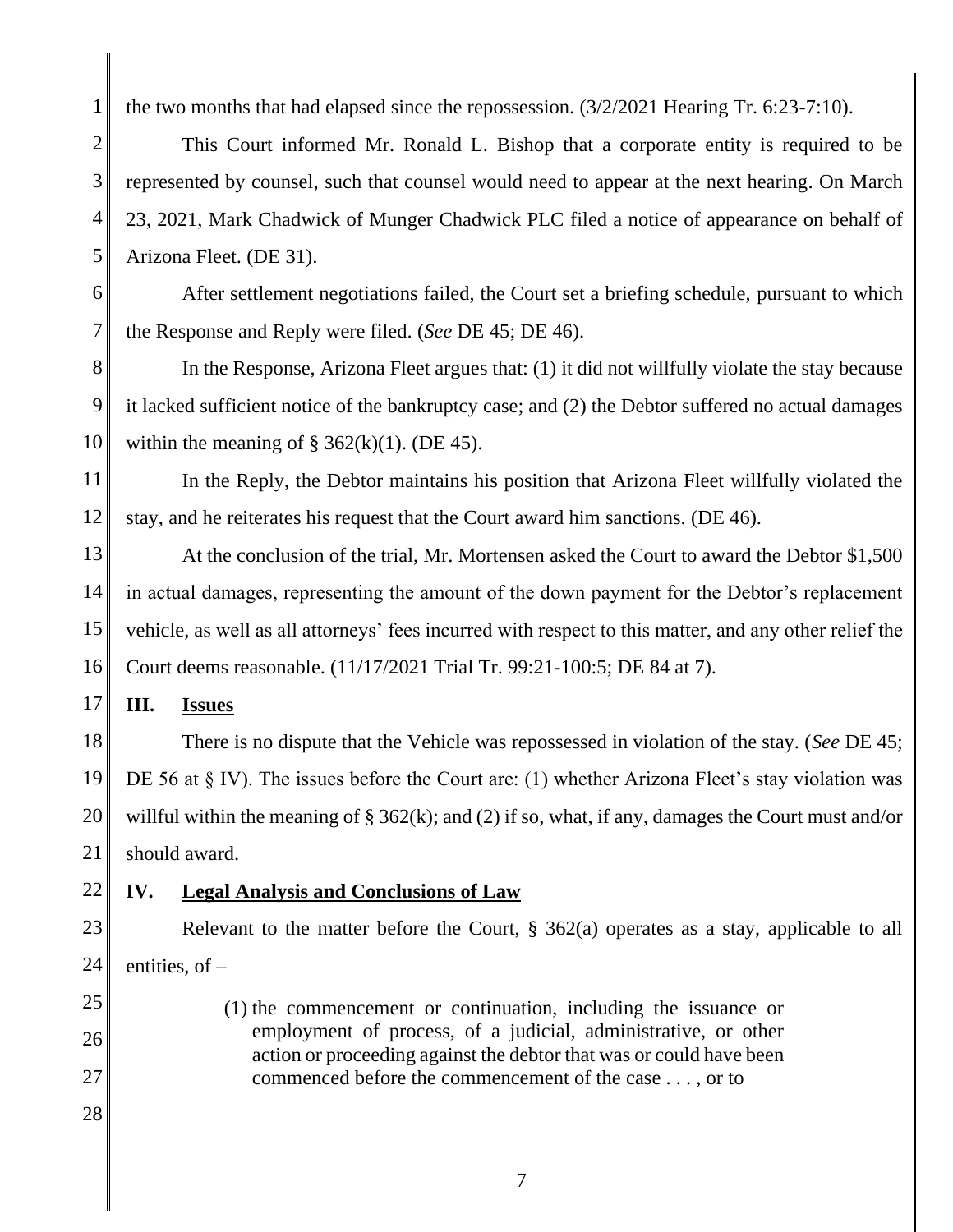|                | recover a claim against the debtor that arose before the                                                                                         |
|----------------|--------------------------------------------------------------------------------------------------------------------------------------------------|
| $\overline{2}$ | commencement of the case ;<br>. ;                                                                                                                |
| 3              |                                                                                                                                                  |
| 4              | (3) any act to obtain possession of property of the estate or of property<br>from the estate or to exercise control over property of the estate; |
| 5              | $\ldots$ ; [and]                                                                                                                                 |
| 6              | (6) any act to collect, assess, or recover a claim against the debtor that                                                                       |
| 7              | arose before the commencement of the case                                                                                                        |
| 8              | Section $362(k)(1)$ , which is intended to deter violations of the stay and provide redress                                                      |
| 9              | when the stay is violated, provides that "an individual injured by any willful violation of a stay                                               |
| 10             | provided by [§ 362] shall recover actual damages, including costs and attorneys' fees, and, in                                                   |
| 11             | appropriate circumstances, may recover punitive damages." <sup>8</sup> The debtor has the burden of                                              |
| 12             | establishing each element of a $\S$ 362(k) claim. In re Fernandez, 227 B.R. 174, 180 (B.A.P. 9th                                                 |
| 13             | Cir. 1998), aff'd, 208 F.3d 220 (9th Cir. 2000); In re Silva, No. 6:19-BK-10026-SY, 2021 WL                                                      |
| 14             | 2814699, at *5 (B.A.P. 9th Cir. July 6, 2021).                                                                                                   |

I

### **A. Whether There Was a Willful Stay Violation**

16 17 18 19 A party has willfully violated the stay if: (1) the party knew of the stay; and (2) the party's actions in violation of the stay were intentional. *Eskanos & Adler, P.C. v. Leetien*, 309 F.3d 1210, 1215 (9th Cir. 2002). Arizona Fleet argues that the Debtor has failed to establish either of these elements.

20 21 22 23 24 25 26 27 "[A] party with knowledge of bankruptcy proceedings is charged with knowledge of the automatic stay." *In re Dyer*, 322 F.3d 1178, 1191 (9th Cir. 2003). There is no requirement that a creditor be given an official Court-issued notice or form regarding the bankruptcy case. *See In re Moon*, No. 13-BK-12466-MKN, 2021 WL 62629, at \*8 (B.A.P. 9th Cir. Jan. 7, 2021), *appeal dismissed,* No. 21-60006, 2021 WL 3509163 (9th Cir. Apr. 19, 2021) ("Notice of a bankruptcy filing need not be formal for knowledge of the automatic stay and for the purposes of willful stay violations."). "Informal notice suffices[,]" and once a creditor is given actual notice of a bankruptcy filing, that creditor "ha[s] a duty to ascertain the correctness of the information, not

<sup>&</sup>lt;sup>8</sup> Section 362(k)(2) is not implicated in this case.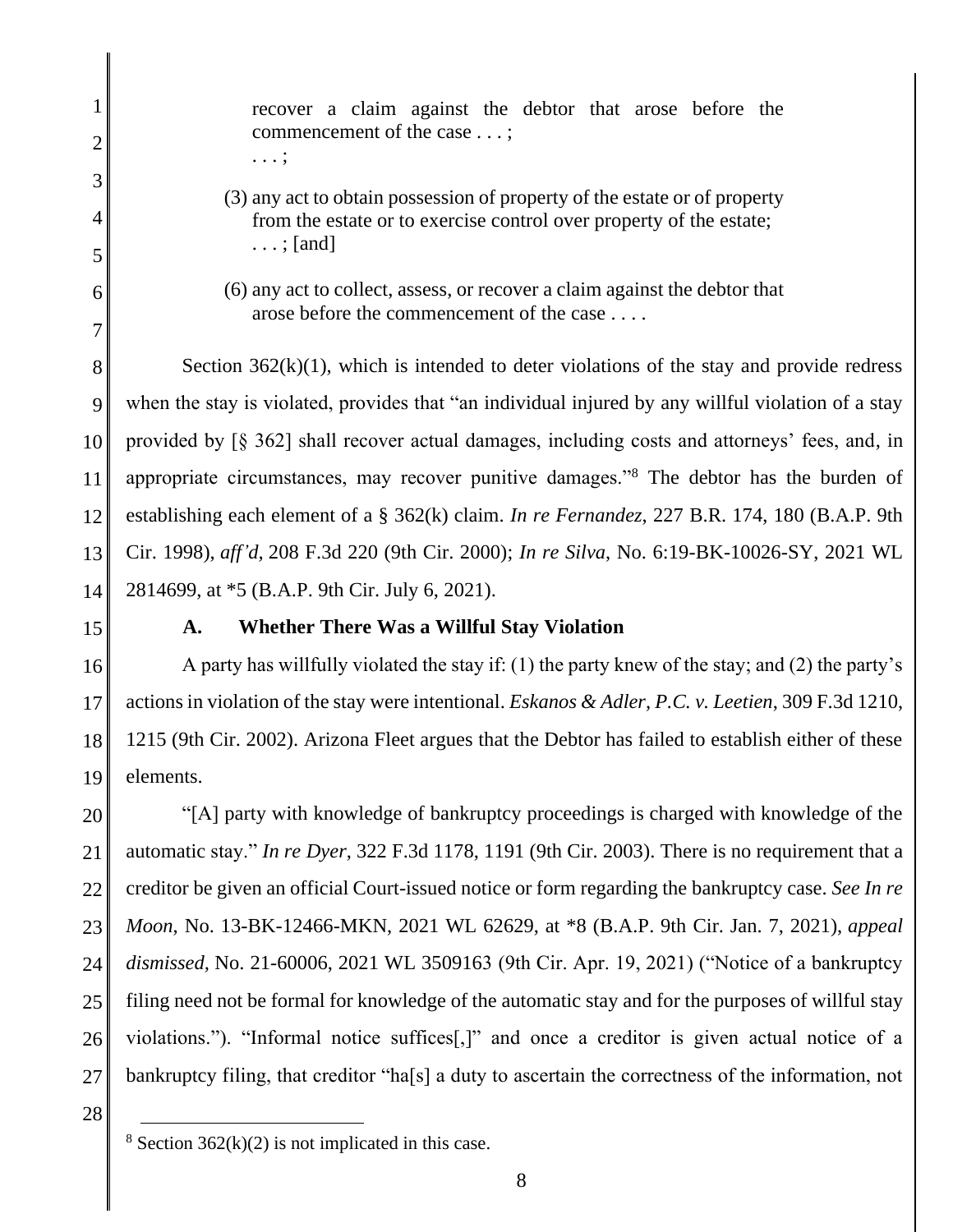disregard it." *Id.*

1

2 3 4 5 6 7 8 Further, "[a] 'willful violation' does not require specific intent to violate the automatic stay." *In re Roman*, 283 B.R. 1, 8 (B.A.P. 9th Cir. 2002); *accord In re Campion*, 294 B.R. 313, 316 (B.A.P. 9th Cir. 2003). The intent inquiry asks only whether the party charged with the stay violation intended its actions. *See In re Campion*, 294 B.R. at 316. "[A] good faith belief that the stay is not being violated is not relevant to whether the act was 'willful' . . . ." *Id.* (quoting in part *Johnston Envtl. Corp. v. Knight (In re Goodman),* 991 F.2d 613, 618 (9th Cir. 1993)) (internal quotations omitted).

9 10 11 12 13 14 15 16 17 18 The law imposes an affirmative duty on creditors to remedy stay violations by restoring the status quo, and also to establish administrative safeguards to prevent stay violations from occurring in the first instance. *In re Dyer*, 322 F.3d at 1192; *In re Roman*, 283 B.R. at 12. For example, "[w]hen a creditor lacks notice of a debtor's bankruptcy, acts in violation of the stay may be inadvertent; however, such acts become willful stay violations when the creditor learns of the debtor's bankruptcy but fails to take reasonable steps to remedy the violation." *In re Calloway*, No. 08-18561SSC, 2009 WL 1564207, at \*4 (Bankr. D. Ariz. May 26, 2009) (citing *Abrams v. Southwest Leasing & Rental, Inc. (In re Abrams),* 127 B.R. 239, 241-44 (B.A.P. 9th Cir. 1991)). In the context of a wrongful repossession, it is the creditor's responsibility to return the vehicle to the debtor, or to take other appropriate action to correct the situation. *Id*.

19 20 21 22 23 24 25 26 27 28 In this case, the Notice Setting Claims Bar Date, which notice contains the Debtor's name, address, bankruptcy case number, and contains the contact information for the Clerk's Office, was sent by the BNC to Arizona Fleet's correct mailing address more than two weeks before Arizona Fleet directed the repossession of the Vehicle. That an employee of Arizona Fleet may have disregarded or mishandled the Notice Setting Claims Bar Date does not immunize Arizona Fleet from liability under  $\S$  362(k)(1). "A creditor's 'internal disorder does not excuse it from violating the automatic stay[,]'" and employers bear the consequences when their employees fail to perform their tasks accurately or appropriately. *In re Campion*, 294 B.R. at 317 (quoting *Eskanos & Adler*, 309 F.3d at 1215). Given that the Notice Setting Claims Bar Date was sent to Arizona Fleet, Arizona Fleet is charged with having knowledge of the bankruptcy stay prior to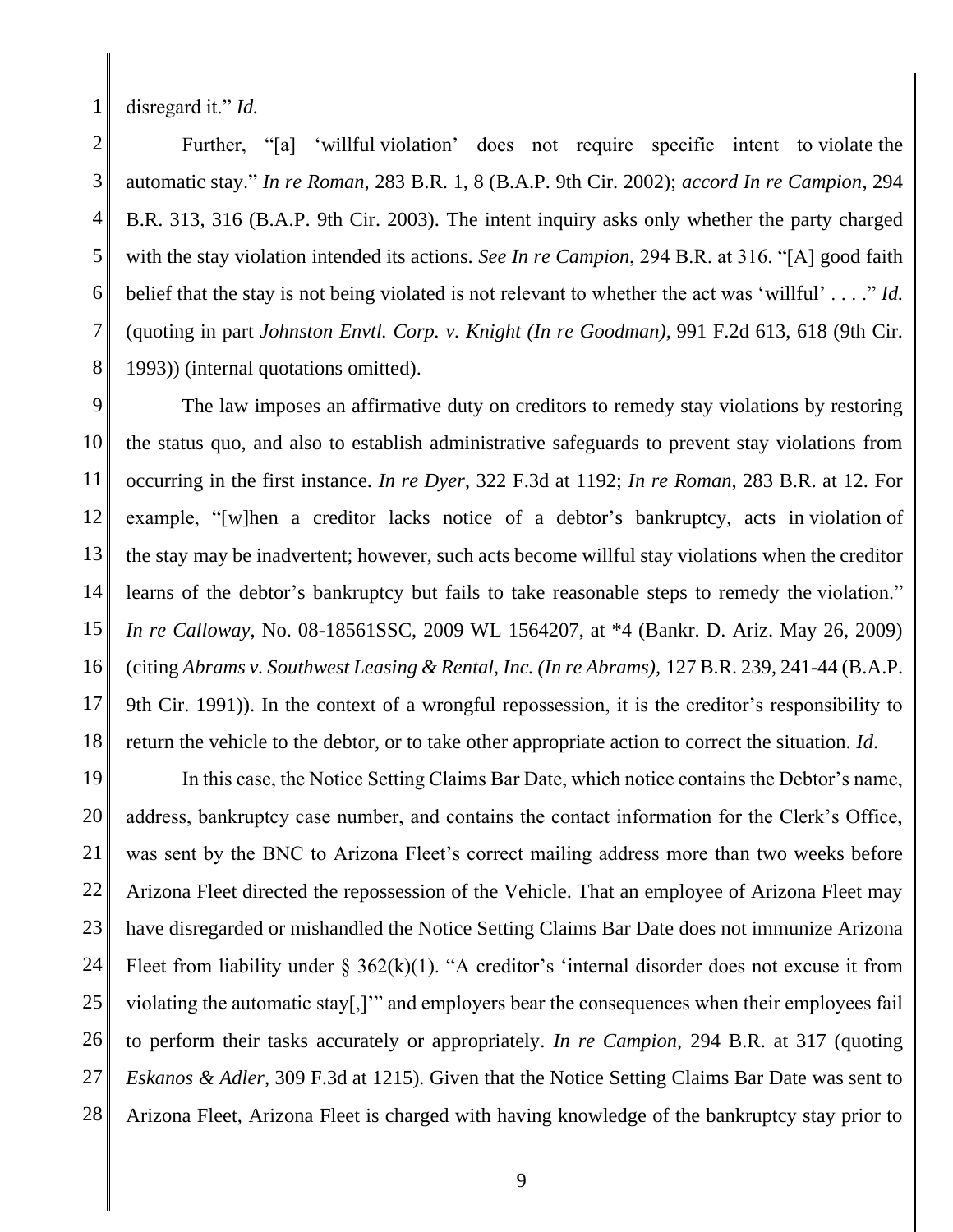directing the repossession of the Vehicle in violation of the stay.

2 3 4 5 6 7 8 9 10 11 12 13 14 15 Even if the repossession had been inadvertent, it is undisputed that Mr. Mortensen and his staff communicated directly with an Arizona Fleet employee and with at least one of the Bishops on at least three separate occasions on the date of the repossession to inform Arizona Fleet of the bankruptcy case and the stay violation. It is also undisputed that Mr. Mortensen sent correspondence to Arizona Fleet via both email and mail, receipt of which was not denied, and which correspondence was not returned as undeliverable, or responded to. Rather than comply with its affirmative duty to remedy its stay violation and restore the status quo, Arizona Fleet chose to remain non-responsive, took no steps to confirm or inquire as to the pendency of this bankruptcy case, filed nothing with this Court requesting any form of stay relief, sent the Debtor a notice that it intended to sell the Vehicle, wrongfully continued to maintain possession of the Vehicle, and, without merit, continues to maintain that it was incumbent upon the Debtor to retrieve his wrongfully repossessed Vehicle. In sum, Arizona Fleet was given more than adequate notice of this case and of the automatic stay, yet failed to acknowledge or comply with applicable law.

16 17 18 19 20 21 22 Further, although Mr. Ronald V. Bishop maintained during trial that neither he nor anyone acting on behalf of Arizona Fleet intentionally violated the stay, either before or after the Vehicle was repossessed, a stay violation can be willful within the meaning of § 362(k) even if such violation was not intentional. Section 362(k)(1) requires only that a creditor intend its actions, and there is no dispute that Arizona Fleet intended to direct and complete the repossession of the Vehicle and maintain possession thereafter. Whether a creditor believes its actions are justified is irrelevant. *In re Cini*, 492 B.R. 291, 317 (Bankr. D. Mont. 2013).

23 24 Based upon the foregoing, it is the determination of this Court that by its actions, Arizona Fleet willfully violated the automatic stay provided by § 362.

25

1

### **B. Damages**

26 27 28 When a debtor is injured by a willful stay violation,  $\S 362(k)$  "makes an award of actual damages and attorney's fees mandatory, and grants bankruptcy courts the discretion to impose punitive damages in appropriate cases." *In re Schwartz-Tallard*, 803 F.3d 1095, 1099 (9th Cir.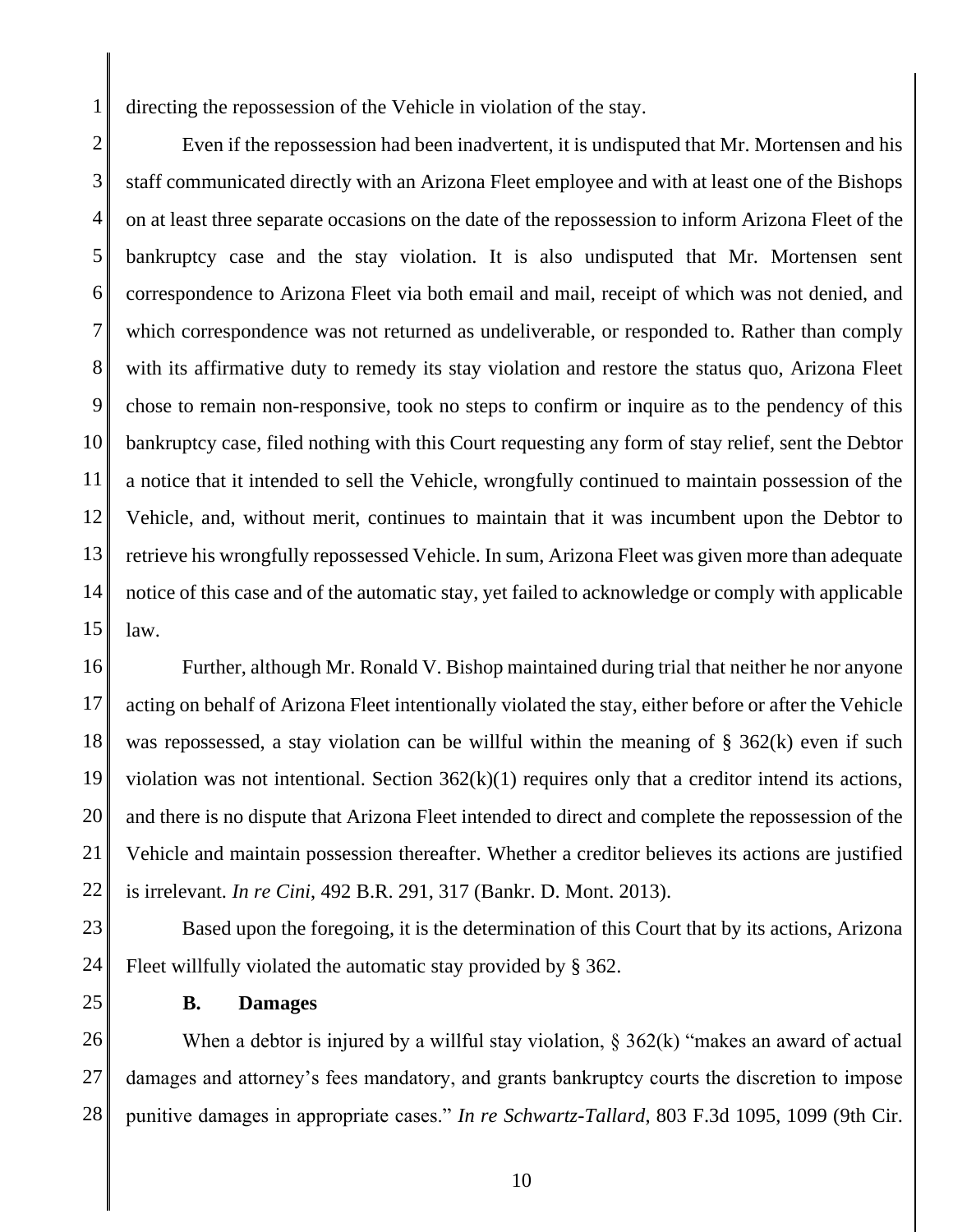1 2 3 4 2015). "While the moving party must show 'injury,' and the court may consider the severity of the violation when deciding the amount of sanctions, there is no category of violations so minor that it automatically negates the mandatory language of § 362(k)." *In re Koeberer*, 632 B.R. 680, 690 (B.A.P. 9th Cir. 2021).

5

### **1. Actual Damages**

6 7 8 9 10 The Debtor argues that the \$1,500 down payment he was required to tender to acquire a replacement vehicle represents compensable actual damages. Arizona Fleet, however, contends that there was no economic loss to the Debtor as a result of the stay violation, and argues that the facts of this case are analogous to those in *McHenry v. Key Bank (In re McHenry)*, 179 B.R. 165 (B.A.P. 9th Cir. 1995).

11 12 13 14 15 16 17 As an initial note, the *McHenry* case is materially distinguishable from the matter before the Court. In *McHenry*, the debtors communicated an intent to surrender the vehicle to the lender, the repossession of which was the subject of the stay violation action. 179 B.R. at 166. The *McHenry* debtors even went so far as to make arrangements for the lender to retrieve the vehicle. *Id.* In this case, the Debtor expressly stated his intent to retain the Vehicle, actively challenged the repossession of the Vehicle, and attempted numerous times, through counsel, to have the Vehicle returned after it was wrongfully repossessed.

18 19 20 21 22 23 24 25 26 27 For purposes of  $\S$  362(k)(1), " $[a]$ ctual damages' is not restricted to a certain dollar amount, but is simply a money judgment in compensation for a legally recognized injury or harm." *In re Roman*, 283 B.R. 1, 9 (B.A.P. 9th Cir. 2002) (affirming an award of \$5 in actual damages, representing a travel expense incurred by a debtor to drive to her attorney's office to defend against a stay violation). Readily ascertainable actual damages commonly include, among other things, the cost of a replacement vehicle. *In re Bradford*, No. 18-25405-B-7, 2018 WL 6422858, at \*9 (Bankr. E.D. Cal. Dec. 4, 2018); *see also In re Adams*, 516 B.R. 361, 370 (Bankr. S.D. Miss. 2014) (awarding debtors actual damages for the cost of renting a replacement vehicle); *In re Dean*, 490 B.R. 662, 668 (Bankr. M.D. Penn. 2013) (recognizing that the actual cost of obtaining a replacement vehicle would be compensable as actual damages under § 362(k)).

28

In this case, the Debtor established that he paid \$1,500 as a down payment to obtain a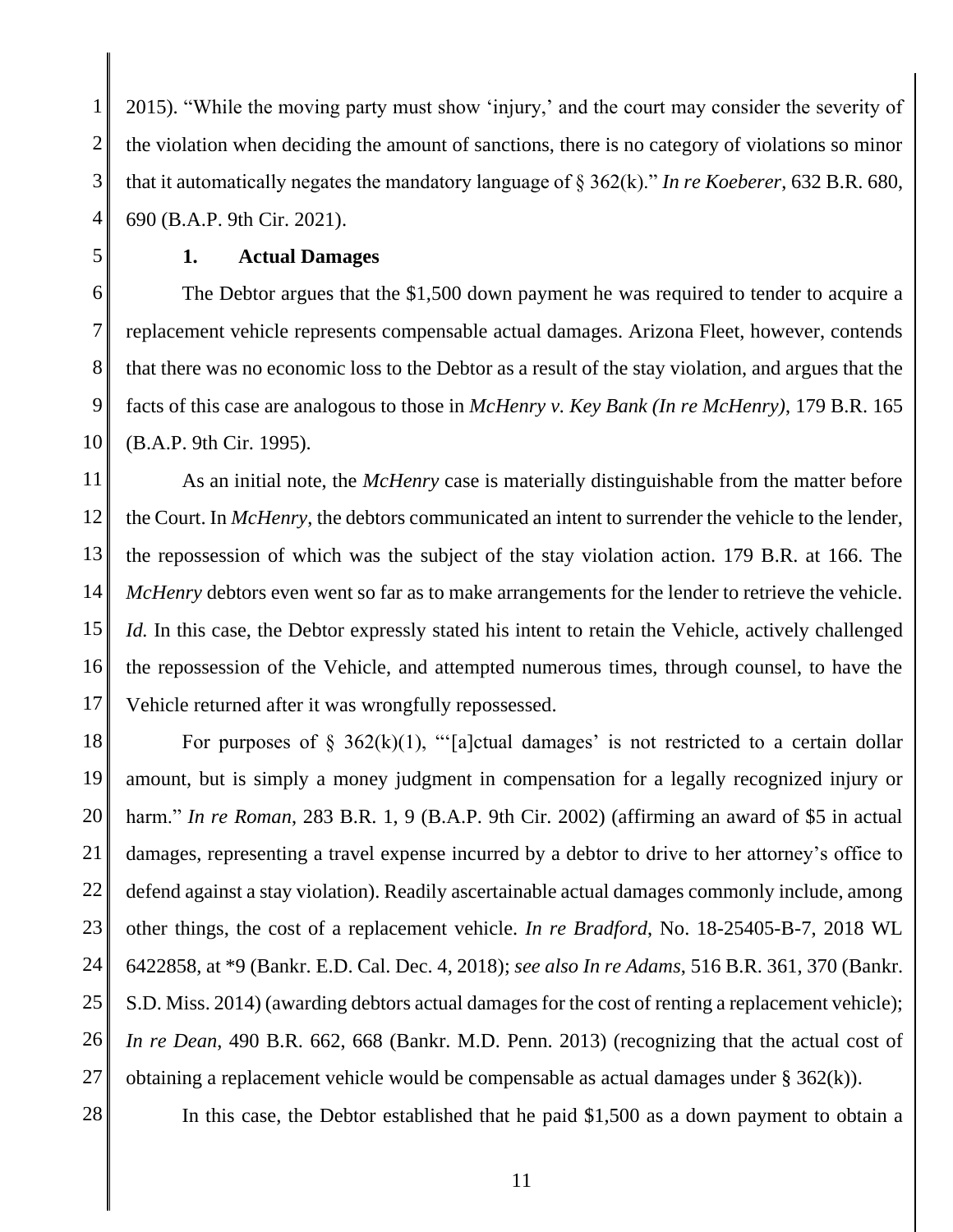1 2 3 4 5 6 7 replacement vehicle as a result of Arizona Fleet's willful stay violation. This expense is attributable solely to Arizona Fleet's wrongful repossession and refusal to return the Vehicle. That there may have been no equity in the Vehicle at the time of its repossession and/or that there may be equity in the Debtor's replacement vehicle is irrelevant to this Court's analysis. The Debtor was harmed by Arizona Fleet's seizure of his means of transportation, and the down payment the Debtor incurred to redress this harm represents actual damages to which he is entitled.<sup>9</sup>

8 9 10 Based upon the foregoing, the Court finds that the Debtor is entitled to an award for actual damages in the amount of \$1,500, representing the amount of the down payment made by the Debtor to acquire a replacement vehicle.

11

## **2. Attorneys' Fees**

12 13 14 15 16 17 18 19 Mortensen Law has represented the Debtor in this case since its inception. Because Mr. Mortensen was called as a witness at the evidentiary hearing, the Debtor sought and was authorized by the Court to employ Daniel Rylander ("Mr. Rylander") of Daniel J Rylander PC ("Rylander PC") as co-counsel/special counsel for purposes of litigating this matter.<sup>10</sup> (DE 53; DE 55). The Debtor requests attorneys' fees in the amount of \$12,903 for services rendered by Mortensen Law to seek redress for Arizona Fleet's stay violation, and attorneys' fees in the amount of \$1,200 for services rendered by Rylander PC in preparation for and during the evidentiary hearing. (DE 65; DE 66).

20 21 22 23 Mortensen Law and Rylander PC each billed at a rate of \$400 per hour for attorney work, and Mortensen Law billed at a rate of \$100 per hour for paralegal work. (DE 65 & DE 66). The attorneys' fees request is supported by affidavits executed by Mr. Mortensen and Mr. Rylander, and itemized time sheets attached thereto. (DE 65; DE 66).

24

Arizona Fleet has objected to any award of attorneys' fees. Arizona Fleet argues that:

<sup>25</sup> 26 <sup>9</sup> Given that the Debtor also relied on shuttle services and other alternative means of transportation as a result of the repossession, it is likely that his actual damages well exceed the \$1,500 he is seeking.

<sup>27</sup> 28  $10$  Specifically, the Debtor employed Mr. Rylander to address concerns related to Arizona Rule of Professional Conduct 3.7, which provides in part that "[a] lawyer shall not act as advocate at a trial in which the lawyer is likely to be a necessary witness unless: (1) the testimony relates to an uncontested issue; (2) the testimony relates to the nature and value of legal services rendered in the case; or (3) disqualification of the lawyer would work substantial hardship on the client."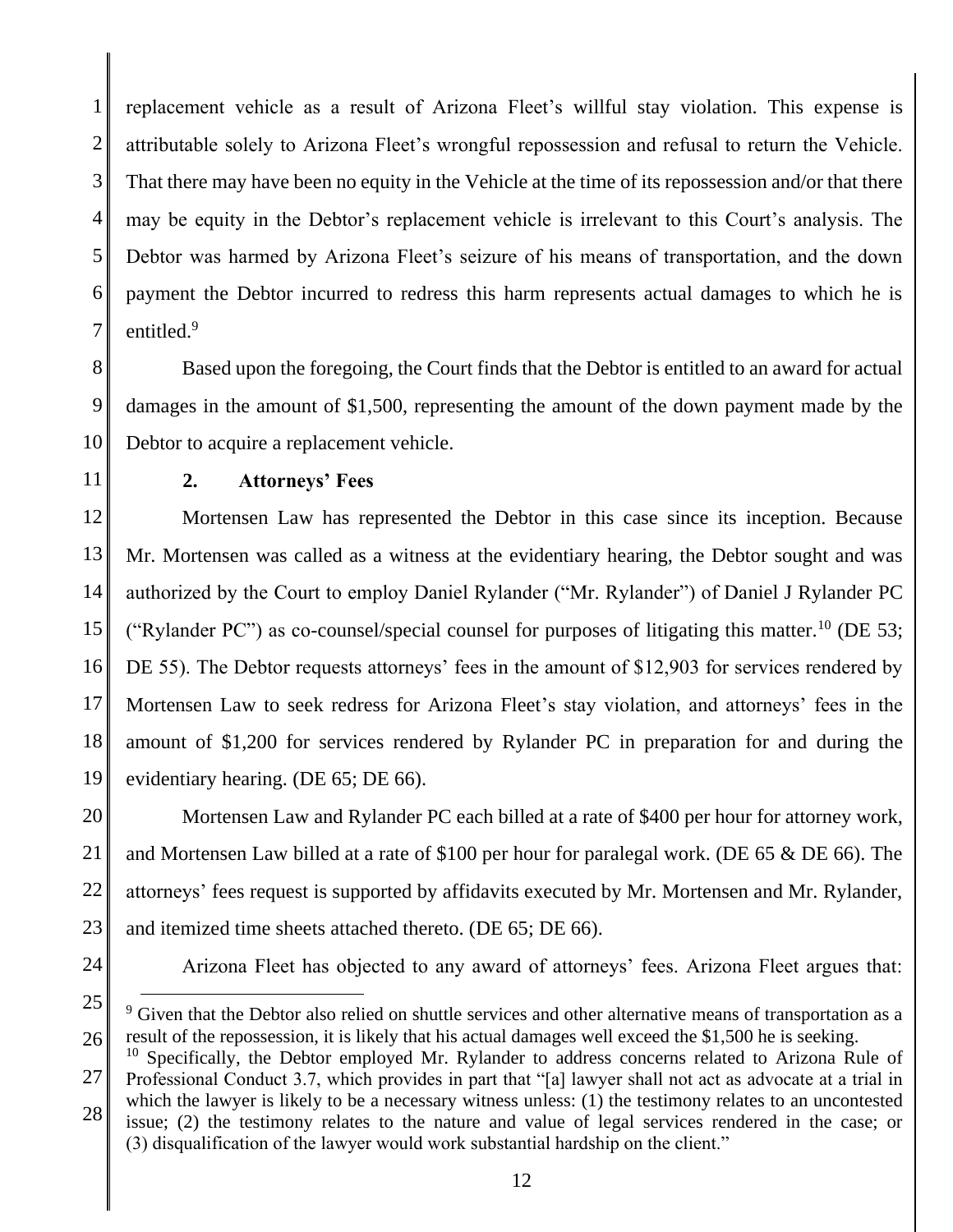1 2 3 4 5 6 7 8 9 10 (1) the only potentially necessary legal efforts taken were the phone calls made on the day of the repossession, such that no other fees are recoverable; (2) in any event, Ninth Circuit case law does not allow for the recovery of attorneys' fees for the pursuit of actual damages, such that none of the fees incurred after Arizona Fleet offered to allow the Debtor to retrieve the Vehicle at the initial hearing on the Motion for Sanctions are recoverable; (3) the Debtor effectively abandoned the Vehicle by failing to take affirmative steps to retrieve it after the initial hearing, such that attorneys' fees pertaining to this matter are unwarranted; (4) the Debtor has not paid any attorneys' fees in connection with this litigation, such that he is not entitled to recover any such fees; and (5) an inordinate amount of time was spent on certain tasks, rendering the fees associate therewith unreasonable and therefore unrecoverable.

11 12 13 14 15 16 17 18 19 With respect to the necessity of this litigation, Arizona Fleet argues that the Debtor could have avoided all legal action after the phone calls made by Mortensen Law to Arizona Fleet on the date of the repossession by simply providing written proof of the bankruptcy case to Arizona Fleet. However, the Debtor, through counsel, did exactly that. Following the phone calls to Arizona Fleet, Mr. Mortensen sent Arizona Fleet an email and a letter regarding this bankruptcy case in an attempt to resolve this matter without Court involvement. Moreover, it is undisputed that the official Notice of Setting Claims Bar Date was sent to Arizona Fleet more than two weeks prior to the repossession. Thus, the Court finds that additional legal action on the part of the Debtor was warranted and necessary.<sup>11</sup>

20 21 22 23 24 With respect to the scope of the attorneys' fees that are recoverable under  $\S 362(k)(1)$ , Arizona Fleet's argument that fees incurred to pursue damages awards fall outside the scope of §  $362(k)(1)$  relies on case law that has been overturned.<sup>12</sup> Ninth Circuit case law is clear: this Court is required to award all attorneys' fees reasonably incurred to end a willful stay violation and to prosecute an action for damages under § 362(k). *In re Schwartz-Tallard*, 803 F.3d at 1101

<sup>25</sup> 26 27  $11$  Further, although the parties engaged in settlement discussions, there is no evidence that Arizona Fleet agreed to settle this matter for the amount of the Debtor's actual damages plus attorneys' fees, which fees the Debtor would otherwise be obligated to pay. (*See* TE I; TE J; *see also* 11/17/2021 Trial Tr. 55:16- 24).

<sup>28</sup> <sup>12</sup> The portion of *Sternberg v. Johnston*, 582 F.3d 1114 (9th Cir. 2009) that Arizona Fleet cites for the proposition that attorneys' fees are not awardable under  $\S 362(k)(1)$  for actions to recover actual damages was overruled by *In re Schwartz-Tallard*, 803 F.3d 1095 (9th Cir. 2015).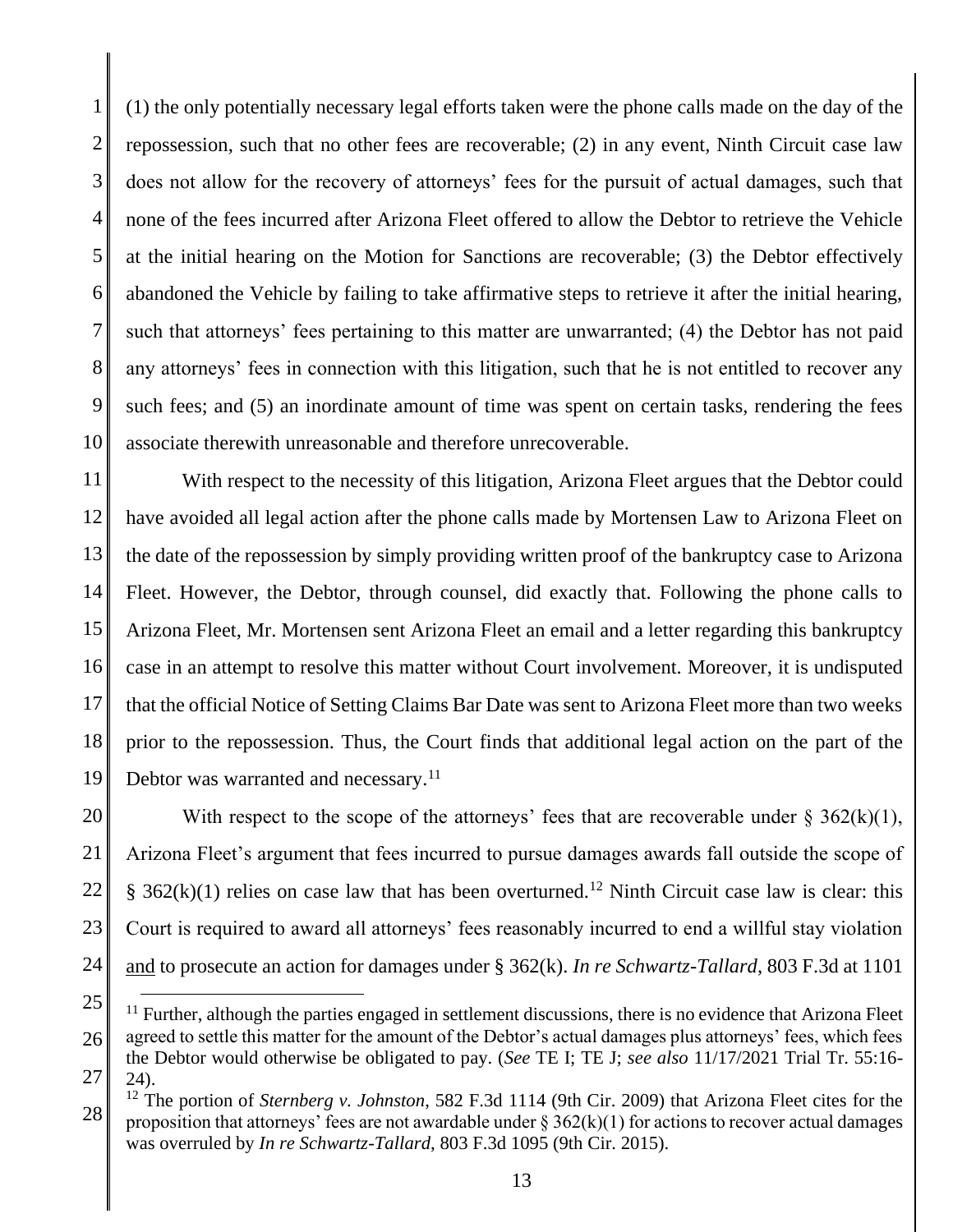(emphasis added). $13$ 

4 With respect to the impact of the Debtor's purported abandonment of the Vehicle on an attorneys' fee award, the Debtor has no obligation to take affirmative steps to remedy Arizona Fleet's stay violation, and there is no evidence that the Debtor has abandoned the Vehicle.<sup>14</sup>

5 6 7 8 9 10 With respect to whether a debtor's payment of or liability for attorneys' fees is material to an award of attorneys' fees under  $\S 362(k)(1)$ , "attorney's fees and costs are recoverable under § 362(k)(1) even if the debtor is not personally liable for them." *In re Moon*, No. 13-BK-12466- MKN, 2021 WL 62630, at \*3 (B.A.P. 9th Cir. Jan. 7, 2021), *appeal dismissed sub nom. In re Moon*, No. 21-60010, 2021 WL 3508616 (9th Cir. Apr. 19, 2021). Thus, it is irrelevant whether the Debtor has paid or is obligated for any attorneys' fees pertaining to this matter.

11 12 13 14 With respect to reasonableness, the Ninth Circuit B.A.P. has "endorse<sup>[d]</sup> the use of the principals used in § 330 as a guide for awarding attorneys' fees under § 362 . . . [,]" *In re Roman*, 283 B.R. at 11, which principals allow "reasonable compensation for actual, necessary services ...." 11 U.S.C.  $\S$  330(a)(1)(A).

15 16 17 18 19 20 21 22 23 In this case, the Court has reviewed each of the attorney billing entries, and it is the determination of this Court that given the nature of these proceedings and the qualifications of counsel, the time spent by Mortensen Law and Rylander PC and the rates charged for such services are reasonable and recoverable under  $\S$  362(k)(1). The record reflects that Mortensen Law informally attempted to resolve the stay violation numerous times before filing and pursuing the Motion for Sanctions on the Debtor's behalf, and the Court finds that given the circumstances, none of the requested fees are unnecessary or excessive. Ultimately, the attorneys' fees portion of this damages award is largely a self-inflicted result of Arizona Fleet's failure to promptly and sufficiently remedy its stay violation.

24

25 Based upon the foregoing, it is the determination of this Court that the requested attorneys' fees were necessarily incurred, are reasonable, and are recoverable under  $\S 362(k)(1)$ .

26

<sup>14</sup> *See* 11/17/2021 Trial Tr. 45:9-13; DE 84 at 7.

<sup>27</sup> 28  $13$  The Court further notes that an offer to allow a debtor to retrieve a wrongfully repossessed vehicle does not per se "end" a stay violation as a matter of law. As of the date of the evidentiary hearing, the Vehicle remained in Arizona Fleet's possession.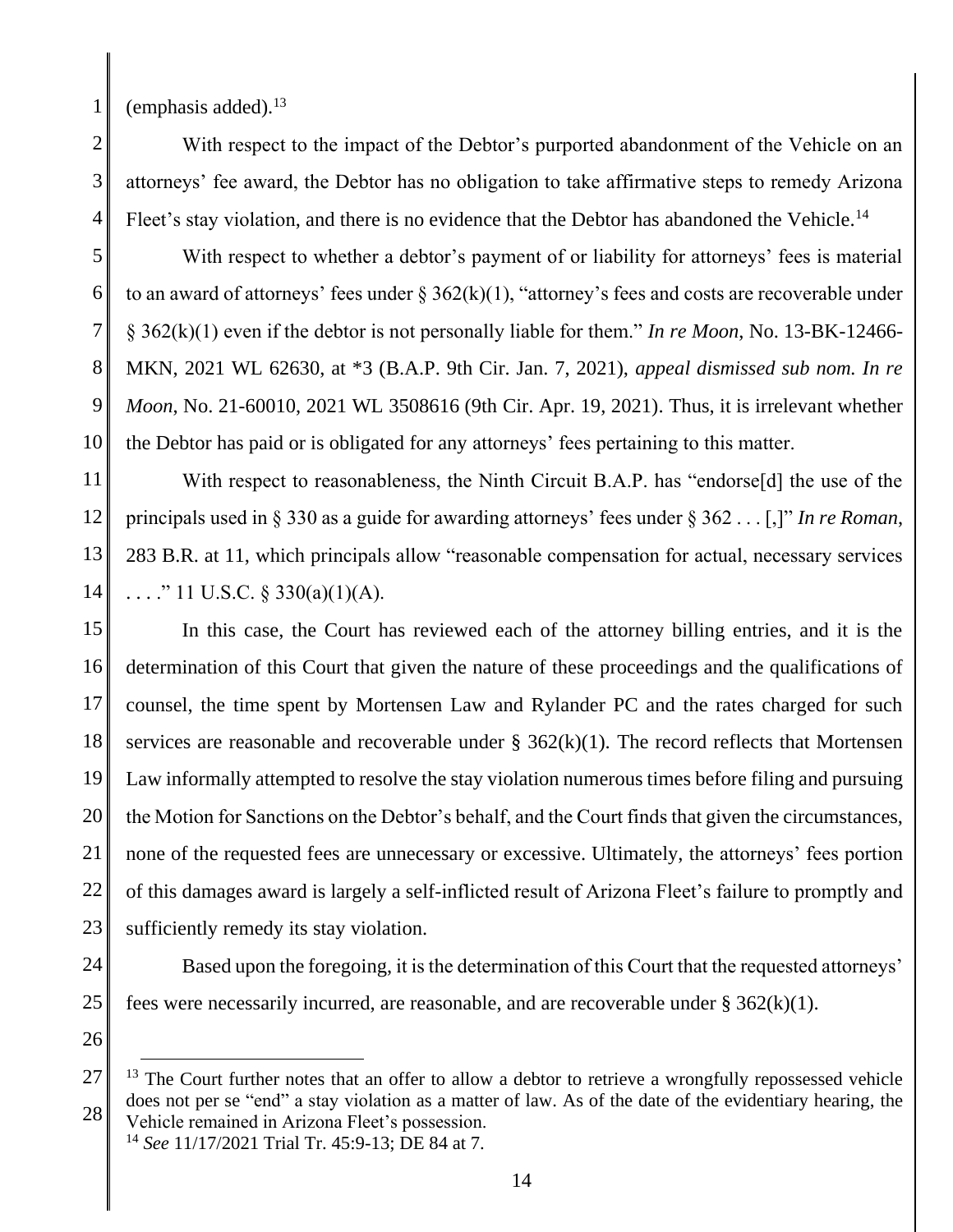#### **3. Punitive Damages**

2 3 4 5 6 7 8 9 10 11 12 Pursuant to  $\S$  362(k)(1), the Court may award punitive damages "in appropriate circumstances[.]" Under Ninth Circuit case law, "[a]n award of punitive damages requires 'some showing of reckless or callous disregard for the law or rights of others.'" *In re Snowden*, 769 F.3d 651, 657 (9th Cir. 2014) (quoting *In re Bloom*, 875 F.2d 224, 228 (9th Cir. 1989)). "In awarding punitive damages, a court should consider: (1) the degree of reprehensibility of the defendant's misconduct; (2) the disparity between the harm suffered by the plaintiff and the punitive damages award; and (3) the difference between the punitive damage award and the civil penalties authorized or imposed in comparable cases." *In re Moon*, 2021 WL 62629, at \*6. "Generally speaking, there are two underlying purposes for punitive damage awards: to punish outrageous conduct and to deter future similar conduct." *Id.* at \*7 (quoting *Orian v. Asaf (In re Orian)*, No. CC-18-1092-SFL, 2018 WL 6187784, at \*13 (B.A.P. 9th Cir. Nov. 27, 2018)).

13 14 15 16 17 18 19 20 In this case, although punitive damages have not expressly been requested, the Court finds that by its actions, Arizona Fleet has shown a reckless and callous disregard for the Debtor's rights pursuant to the Bankruptcy Code, and to the Bankruptcy Code itself. The testimony and undisputed facts reflect that Arizona Fleet, which operates as a lender in the automobile industry and is regularly exposed to bankruptcy cases, actively and persistently chose to ignore notice of a bankruptcy filing, has severely deficient policies in place with respect to employee training regarding bankruptcy matters, and affirmatively chose not to pursue stay relief to exercise its state law rights, thus exhibiting egregious behavior in this case.

21 22 23 Based upon the foregoing, and given the egregious nature of Arizona Fleet's conduct, the Court, in order to deter future stay violations, deems sanctions in the amount of \$2,500 necessary and appropriate.

- 24
- 25 26
- 27 / / /
- 28 / / /